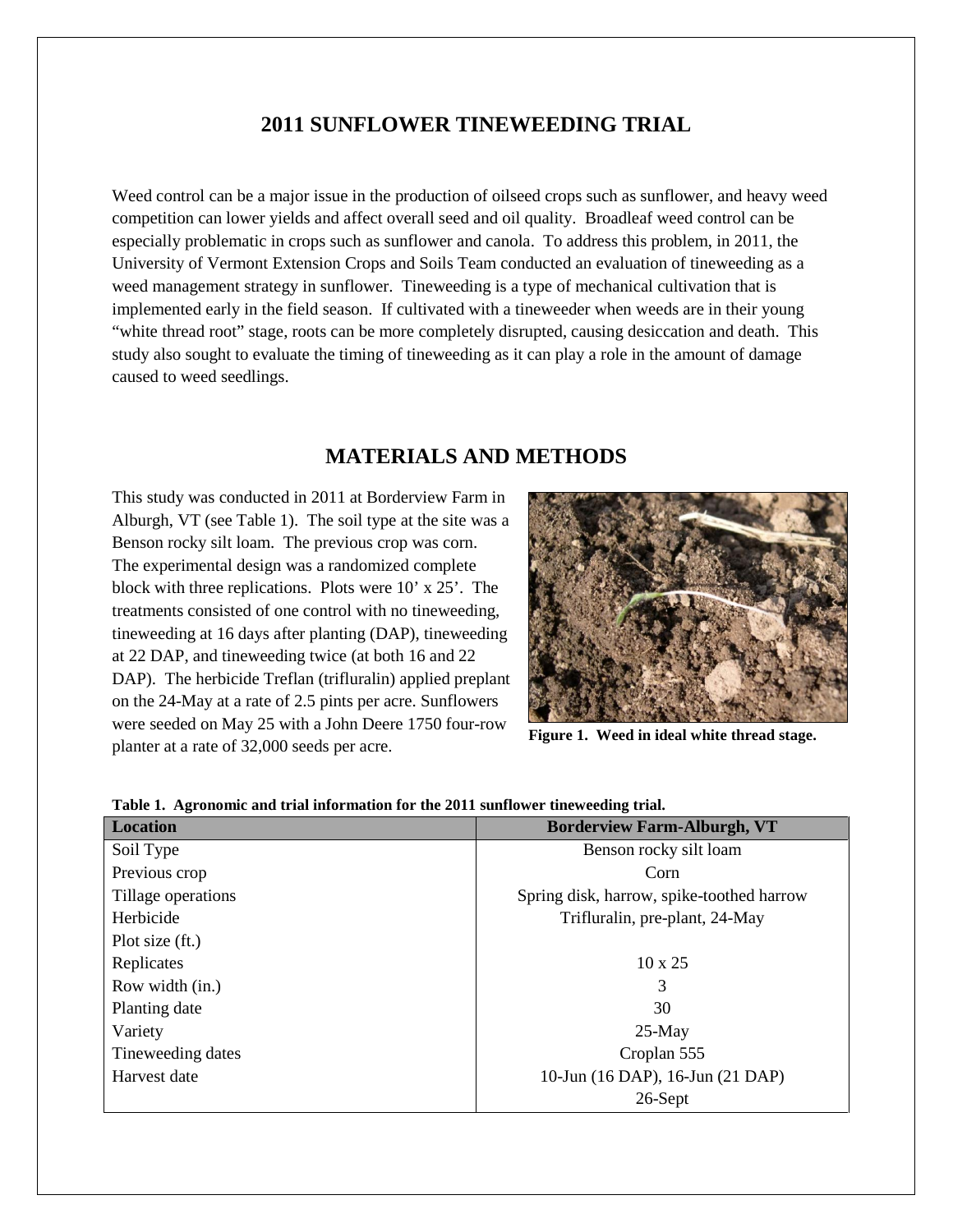

**Figure 2. Evaluating crop and weed populations before tineweeding.**

Weed and crop populations were measured before and after tineweeding events, which occurred at 16 and 22 DAP (see Figure 2). Weeds were identified and categorized as either annual or perennial broadleaf and grasses.

At harvest, population, height, head width, disease incidence, bird damage, and lodging were recorded. Bird damage was estimated using percent evaluations provided by North Dakota State University Extension. Disease incidence was measured by scouting ten consecutive plants in each plot and noting white mold at specific locations on the plant, including head, stalk, and base. White mold (*Sclerotinia sclerotiorum*), which can overwinter in the ground and spread quickly (especially in wet seasons) has proven to be a problem in the Northeast. Plots were harvested with an Almaco SP50 plot combine fitted

with specially-designed sunflower pans. Yield was measured by weighing the harvested seeds. At harvest, moisture was measured with a Dickey-John M20P moisture meter. A Berckes test weight scale

was used to measure test weight, an indicator of both the density of seed and the amount of debris in the harvest; sunflower test weights should be at least 25 lbs per bushel.

Variations in yield and quality can occur because of variations in genetics, soil, weather, and other growing conditions. Statistical analysis makes it possible to determine whether a difference among treatments is real or whether it might have occurred due to other variations in the field. All data was analyzed using a mixed model analysis where replicates were considered random effects. At the bottom of each table a LSD value is presented for each variable (e.g. yield). Least Significant Differences (LSDs) at the 10% level (0.10) of



**Figure 3. Tineweeding after planting, Alburgh VT**

probability are shown. Where the difference between two treatments within a column is equal to or greater than the LSD value at the bottom of the column, you can be sure in 9 out of 10 chances that there is a real difference between the two values. Treatments listed in bold had the top performance in a particular column; treatments that did not perform significantly lower than the top performer in a particular column are indicated with an asterisk.

In the example at right, treatment A is significantly different from treatment C but not from treatment B. The difference between A and B is equal to 400, which is less than the LSD value of 500. This means that these treatments did not differ in yield. The difference between A and C is equal to 650, which is greater than the LSD value of 500. This means that the yields of these treatments were significantly different from one another.

| <b>Variety</b> | Yield |
|----------------|-------|
| А              | 1600* |
| B              | 1200* |
| C              | 950   |
| LSD(0.10)      | 500   |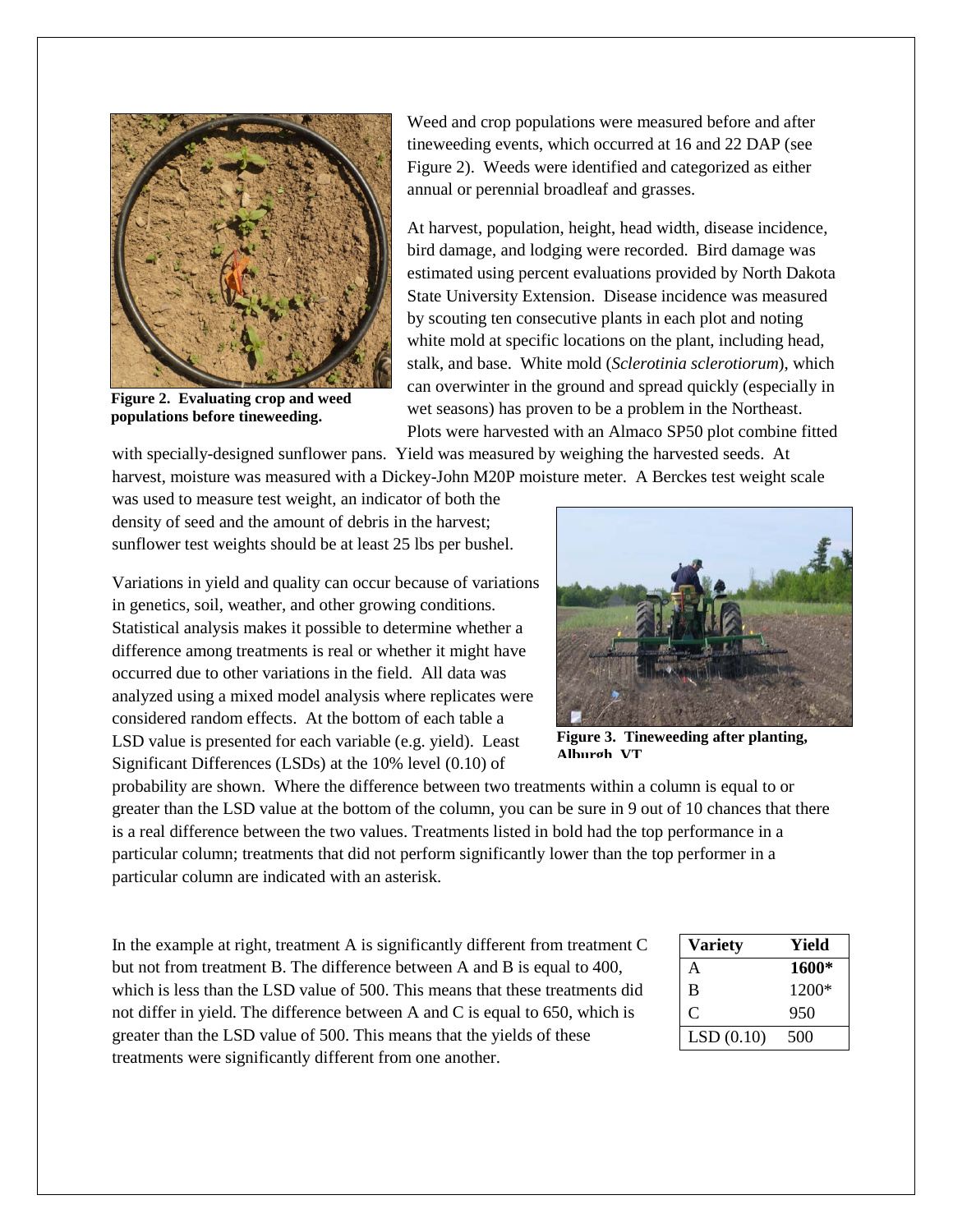### **RESULTS**

Using data from weather stations in close proximity to the trial location, temperature, precipitation, and Growing Degree Day (GDD) information is presented in Table 2. The 2011 growing season proved difficult for sunflower production. The early spring was very wet, causing delays in planting and emergence. July was drier than normal, but August brought heavy rains and tropical storm winds. There were a total of 3,452 GDDs between May and September—302 GDDs above normal.

| South Hero, VT (Alburgh)                  | May  | June       | July    | August  | September |
|-------------------------------------------|------|------------|---------|---------|-----------|
| Average temperature $({}^{\circ}F)_{\pm}$ | 58.7 | 67.1       | 74.4    | 70.4    | 63.8      |
| Departure from normal                     | 2.1  | 3.3<br>1.3 |         | 1.6     | 5.8       |
|                                           |      |            |         |         |           |
| Precipitation (inches) *                  | 8.67 | 3.52       | 3.68    | 10.23   | 5.56      |
| Departure from normal                     | 5.35 | 0.09       | $-0.29$ | 6.38    | 2.1       |
|                                           |      |            |         |         |           |
| Growing Degree Days (base 44°F)           | 454  | 716        | 942     | 749     | 591       |
| Departure from normal                     | 63.6 | 62.1       | 104     | $-26.3$ | 98.6      |

**Table 2. Select weather data for the 2011 sunflower tineweeding trial – Borderview Farm, Alburgh, VT.**

± Average temperatures for August and September were taken from Burlington, VT.

Based on National Weather Service data from cooperative observation stations in South Hero. Historical averages are for 30 years (1971-2000).

Though tineweeding did reduce weeds in sunflower plots, there was no significant difference in weed reduction by treatment among any of the three evaluated weed types (Table 3). Overall, the annual grasses and broadleaves were more easily removed as compared to perennial weeds. Annual weeds were reduced on average 50% as compared to only a 15% reduction of perennial grasses. Annual grasses identified included foxtails (*Setaria* spp.), crabgrass (*Digitaria* spp.), barnyardgrass (*Echinochloa crus-galli* (L.) Beauv.), and witchgrass (*Panicum capillary* L.). Annual broadleaf plants identified in the trial included redroot pigweed (*Amaranthus retroflexus* L.), common lambsquarters (*Chenopodium album* L.), and Pennsylvania smartweed (*Polygonum pensylvanicum* L.). Very few perennial broadleaf weeds were identified in this trial; therefore, this weed type was not included in the report.

| Table 3. Effects of tineweeding on weed reduction (DAP = days after planting). |  |  |  |
|--------------------------------------------------------------------------------|--|--|--|
|                                                                                |  |  |  |

| Tineweeding   | Reduction annual<br>grasses | Reduction<br>annual broadleaves | Reduction<br>perennial grasses |
|---------------|-----------------------------|---------------------------------|--------------------------------|
|               | %                           | $\%$                            | $\%$                           |
| 16 DAP        | 100.0                       | 37.0                            | 0.0                            |
| 21 DAP        | 33.3                        | 45.6                            | 27.6                           |
| 16 and 21 DAP | 33.3                        | 68.8                            | 18.5                           |
| LSD(0.10)     | NS                          | NS                              | <b>NS</b>                      |
| Trial Mean    | 55.6                        | 50.5                            | 15.4                           |

Treatments indicated in **bold** had the top observed performance.

NS – No significant difference was determined between treatments.

There was no significant difference in population at harvest, though the average (11,580) was relatively low. Ideal sunflower populations are closer to 28,000 plants per acre. Likewise, sunflower height and